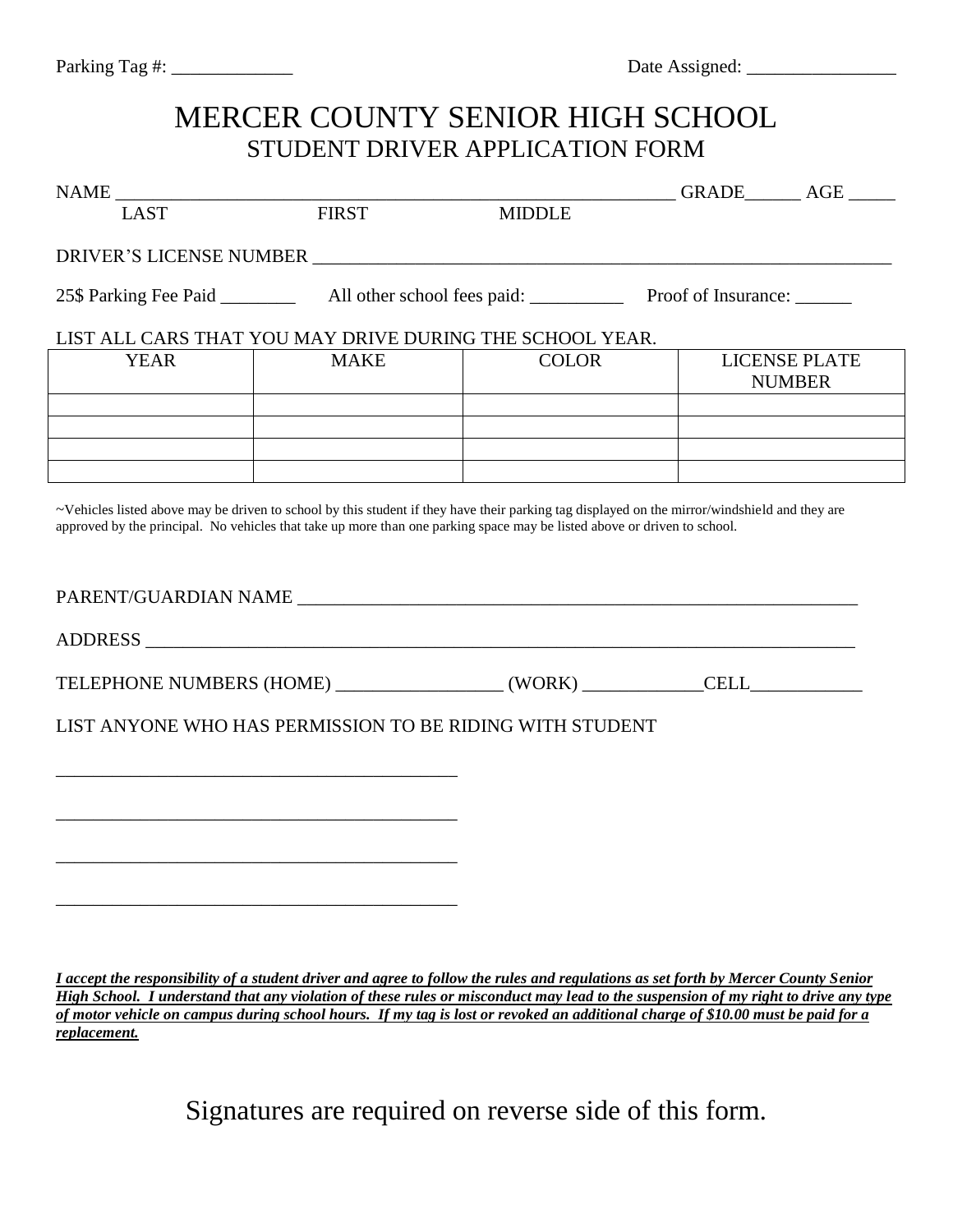## **DRIVING REGULATIONS**

1. All students driving to school must apply for a parking tag and return this application form to receive a parking tag. There is a \$25.00 fee per parking tag that is issued. This tag is the property of Mercer County Senior High School and may be revoked at any time without refund of the fee. Students who lose or destroy their parking tags must pay a \$10.00 replacement fee.

2. Failure to display tag on mirror/windshield so that the number can be seen may result in loss of driving privilege, detention hall or further action including a parking violation fee. Students who drive an unregistered car will be subject to disciplinary action.

- 3. In order to maintain a safe parking lot and maintain driving privileges on campus, the following rules must be maintained:
	- a. Must have a valid Kentucky operator's license.
	- b. Park in assigned parking space that matches tag.
	- c. Agree to drive in a proper manner, not reckless.
	- d. Agree not to have any profane, sexual or other suggestive material visible on/in the vehicle while on campus.
	- e. Agree to attend school on time regularly. **Four or more unexcused absences and seven or more unexcused tardies will result in two to four week driving suspension or revoking driving privileges. SEE HANDBOOK.**  STUDENTS WHO VIOLATE DISCIPLINARY PROCEDURES MAY ALSO HAVE PARKING PRIVILEGES REVOKED.
	- f. Abide by the Kentucky Revised Statute of the Uniformed Traffic Code.
	- g. Agree not to allow anyone to ever use your assigned permit. This would result in automatic revocation of parking privileges.
	- **h.** Agree to leave the car upon arrival on campus. I will not return to my vehicle unless I am checking out or escorted by an administrator.
	- **i. Agree not to bring illegal substances, tobacco, alcohol, weapons or any other items that would be cause for revocation of permit and other disciplinary actions.**
	- j. Agree to show respect for the parking lot security personnel and school officials in matters regarding parking privileges.
	- k. The driver is responsible for the conduct of passengers in the vehicle.
	- l. Delinquent fees, loans or textbooks may result in having parking privileges revoked.
	- m. Drivers must show proof of insurance.
	- n. Student drivers who transport other students off any school campus during the school hours may lose their parking privileges for the remainder of the school year.
	- **o. Student drivers with more than five major infractions are subject to losing their parking privilege.**
	- p. A \$25 parking violation fee may be imposed for the following: parking in a handicapped spot, parked in reserved/visitor spot, no parking tag visible, tag/space # do not match, inappropriate items on/in car, and reckless driving practices.

## **Drug Testing Consent -** 09.423 AP 21

We have read and understand the **Mercer County School Board Policy 09.423** dealing with *Use of Alcohol, Drugs, and Other Controlled Substances for athletes/ drivers.* I desire that *\_\_\_\_\_\_\_\_\_\_\_\_\_\_\_\_\_\_\_\_* should be permitted to drive to school and use school parking facilities and I hereby voluntarily agree, individually and on behalf of that my student is subject to the terms of the Board policy 09.423 for as long as s/he exercises driving privileges. On behalf of all and as a parent, I consent to the means and methods used to test under the policy and I waive any rights to nondisclosure of test records/information to the extent of disclosure is required under the program and policy. I understand by signing this consent form I agree to be bound by the terms and conditions contained in the **Mercer County Board Policy 09.423.**

*We have read the above and agree to abide by these rules, regulations and consent to random drug testing. I understand that failure to do so will result in the loss of my driving privileges on campus, either temporarily or permanently.*

| PRINT STUDENT NAME | STUDENT SIGNATURE       | <b>DATE</b> |
|--------------------|-------------------------|-------------|
| PRINT PARENT NAME  | <b>PARENT SIGNATURE</b> | <b>DATE</b> |